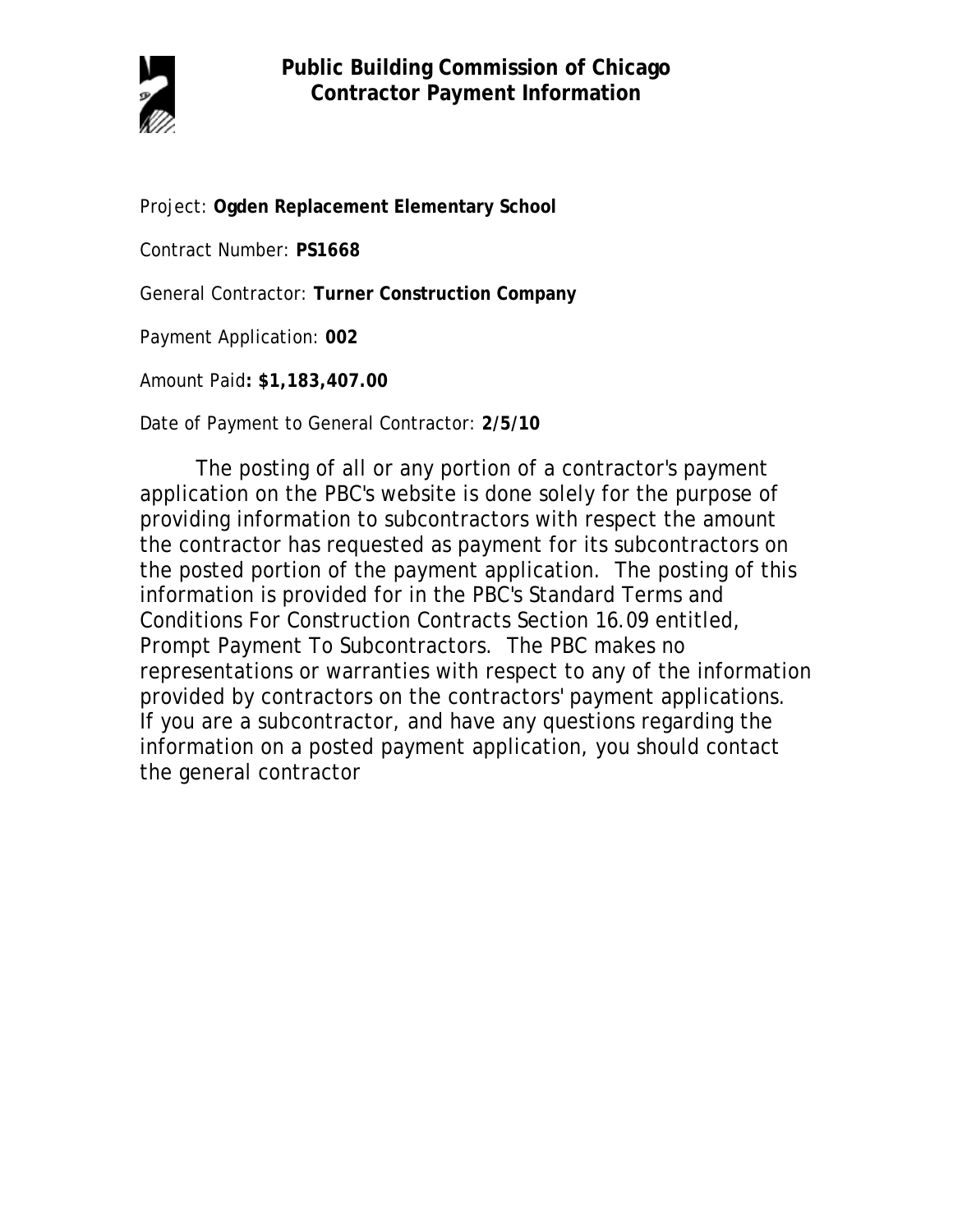## **PUBLIC BUILDING COMMISSION OF CHICAGO**

## **EXHIBIT S**

### CERTIFICATE OF ARCHITECT - ENGINEER

| <b>January 20, 2010</b><br>Date:                                                                                                                                |                      |                                                                                                                                                                                                                                                                                                                                                                |  |                  |
|-----------------------------------------------------------------------------------------------------------------------------------------------------------------|----------------------|----------------------------------------------------------------------------------------------------------------------------------------------------------------------------------------------------------------------------------------------------------------------------------------------------------------------------------------------------------------|--|------------------|
| <b>Odgen Replacement Elementary School</b><br>Project:                                                                                                          |                      |                                                                                                                                                                                                                                                                                                                                                                |  |                  |
| To: Public Building Commission of Chicago<br>In accordance with Resolution No.<br>the Commission and to its Trustee, that:                                      | , relating to the \$ | adopted by the Public Building Commission of Chicago on<br>Revenue Bonds issued by the Public Building Commission of Chicago for the financing of this project (and all terms used herein shall have the same meaning as in said Resolution), I hereby certify to                                                                                              |  |                  |
|                                                                                                                                                                 |                      | 1. Obligations in the amounts stated herein have been incurred by the Commission and that each item thereof is a proper charge<br>against the Construction Account and has not been paid; and                                                                                                                                                                  |  |                  |
|                                                                                                                                                                 |                      | 2. No amount hereby approved for payment upon any contract will, when added to all amounts previously paid upon such<br>contract, exceed 90% of current estimates approved by the Architect - Engineer until the aggregate amount of payments withheld<br>equals 5% of the Contract Price (said retained funds being payable as set forth in said Resolution). |  |                  |
| THE CONTRACTOR                                                                                                                                                  |                      | <b>Turner Construction Company (Chicago)</b>                                                                                                                                                                                                                                                                                                                   |  |                  |
| <b>FOR</b><br>is now entitled to the sum of                                                                                                                     |                      | <b>Odgen Replacement Elementary School</b><br>\$1,183,407.00                                                                                                                                                                                                                                                                                                   |  |                  |
| ORIGINAL CONTRACT PRICE<br><b>ADDITIONS</b><br><b>DEDUCTIONS</b><br>NET ADDITION OR DEDUCTION<br>ADJUSTED CONTRACT PRICE                                        |                      | \$16,806,962.00<br>\$0.00<br>\$0.00<br>\$0.00<br>\$16,806,962.00                                                                                                                                                                                                                                                                                               |  |                  |
| TOTAL AMOUNT EARNED                                                                                                                                             |                      |                                                                                                                                                                                                                                                                                                                                                                |  | \$1,441,455.00   |
| <b>TOTAL RETENTION</b>                                                                                                                                          |                      |                                                                                                                                                                                                                                                                                                                                                                |  | \$70,048.00      |
| a) Reserve Withheld @ 10% of Total Amount Earned, but<br>not to exceed 1% of Contract Price<br>b) Liens and Other Withholding<br>c) Liquidated Damages Withheld |                      | \$70,048.00<br>\$0.00<br>\$0.00                                                                                                                                                                                                                                                                                                                                |  |                  |
| TOTAL PAID TO DATE (Include this Payment)                                                                                                                       |                      |                                                                                                                                                                                                                                                                                                                                                                |  | \$1,371,407.00   |
| LESS: AMOUNT PREVIOUSLY PAID                                                                                                                                    |                      |                                                                                                                                                                                                                                                                                                                                                                |  | \$188,000.00     |
| AMOUNT DUE THIS PAYMENT                                                                                                                                         |                      |                                                                                                                                                                                                                                                                                                                                                                |  | \$1,183,407.00   |
| C. Rocco Castellano                                                                                                                                             |                      |                                                                                                                                                                                                                                                                                                                                                                |  | Date: 01/20/2010 |
| Architect - Engineer                                                                                                                                            |                      |                                                                                                                                                                                                                                                                                                                                                                |  |                  |
|                                                                                                                                                                 |                      | 05160 02-07-13 PA_Turner_PA2_20091212                                                                                                                                                                                                                                                                                                                          |  |                  |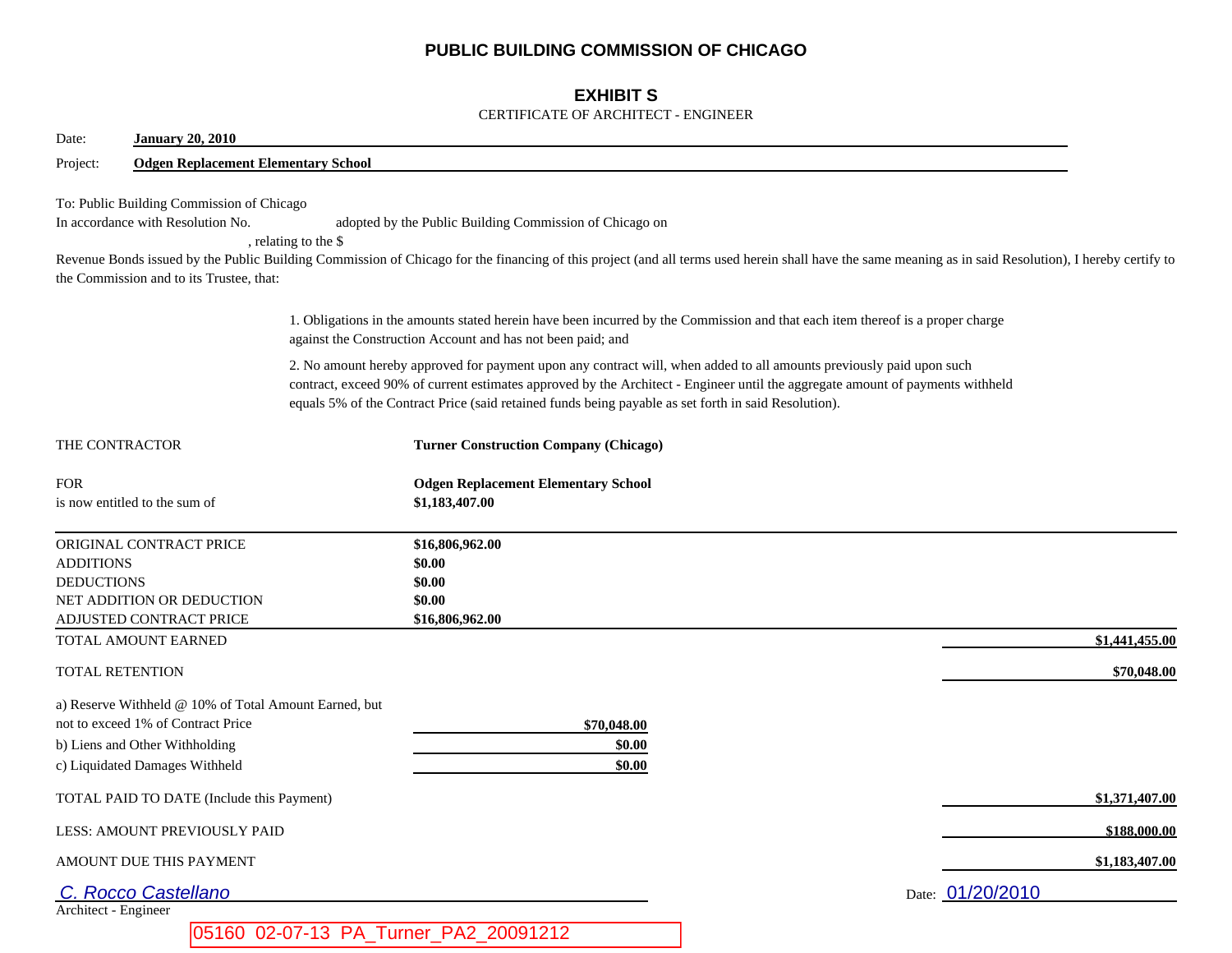# **EXHIBIT A**

## **(1 of 3) CONTRACTOR'S SWORN STATEMENT AND AFFIDAVIT FOR PARTIAL PAYMENT**

| <b>STATE OF Illinois</b> |          |
|--------------------------|----------|
|                          | $\{SS\}$ |
| <b>COUNTY OF Cook</b>    |          |

The affiant, being first duly sworn on oath, deposes and says that he/she is **Project Executive**, of **Turner Construction Company (Chicago)**, an **Illinois** corporation, and duly authorized to make this Affidavit in behalf of said corporation, and for him/herself individually; that he/she is well acquainted with the facts herein set forth and that said corporation is the Contractor with the PUBLIC BUILDING COMMISSION OF CHICAGO, Owner, under Contract No. **1632400** dated the **24th day of November, 2009**, for (describe nature of work)

#### **General Construction**

for (designate Project and Location)

#### **Odgen Replacement Elementary School**

#### **24 W. Walton, Chicago, Illinois 60610**

**·** that the following statements are made for the purpose of procuring a partial payment of

#### **One million one hundred eighty three thousand four hundred seven**

#### **\$1,183,407.00**

under the terms of said Contract;

**·** that the work for which payment is requested has been completed, free and clear of any and all claims, liens, charges, and expenses of any kind or nature whatsoever and in full compliance with the Contract Documents and the requirements of said Owner under them;

**·** that for the purposes of said Contract, the following persons have been contracted with, and have furnished or prepared materials, equipment, supplies, and services for, and having done labor on said improvement;

**·** that the respective amounts set forth opposite their names is the full amount of money due and to become due to each of them respectively;

**·** that this statement is a full, true, and complete statement of all such persons and of the full amount now due and the amount heretofore paid to each of them for such labor, materials, equipment, supplies, and services, furnished or prepared by each of them to or on account of said work, as stated:

| <b>NAME</b><br>and<br><b>ADDRESS</b>                                                                                 | <b>TYPE</b><br><b>OF</b><br><b>WORK</b> | <b>TOTAL</b><br><b>CONTRACT</b><br>(INCLUDE<br>C.0.'s) | <b>TOTAL</b><br><b>WORK</b><br><b>COMPLETE</b> | <b>LESS</b><br><b>RETENTION</b><br><b>(INCLUDE</b><br><b>CURRENT)</b> | <b>LESS</b><br><b>NET</b><br><b>PREVIOUSLY</b><br><b>PAID</b> | <b>NET</b><br><b>DUE</b><br><b>THIS</b><br><b>PERIOD</b> | <b>BALANCE</b><br><b>TO</b><br><b>BECOME</b><br><b>DUE</b> |
|----------------------------------------------------------------------------------------------------------------------|-----------------------------------------|--------------------------------------------------------|------------------------------------------------|-----------------------------------------------------------------------|---------------------------------------------------------------|----------------------------------------------------------|------------------------------------------------------------|
| 20000                                                                                                                | <b>Subcontractor/Materials</b>          |                                                        |                                                |                                                                       |                                                               |                                                          |                                                            |
| Thatcher Foundations.<br>Inc.,                                                                                       | Earth Retention                         | 522,221.00                                             | 0.00                                           | 0.00                                                                  | 0.00                                                          | 0.00                                                     | 522,221.00                                                 |
| John Keno & Company,<br>8608 West Catalpa Ave.,<br><b>Suite 808.</b><br>Chicago, Illinois 60656                      | Excavation                              | 1,324,392.00                                           | 106,154.00                                     | 10,266.00                                                             | 0.00                                                          | 95,888.00                                                | 1,228,504.00                                               |
| <b>Revcon Construction</b><br>Corporation,<br>500 Industrial Drive,<br>Prairie View, Illinois<br>60069               | Caissons                                | 1,478,763.00                                           | 474,704.00                                     | 45,910.00                                                             | 0.00                                                          | 428,794.00                                               | 1,049,969.00                                               |
| Reliable Contracting &<br>Equipment Co.,                                                                             | <b>Site Utilities</b>                   | 268,192.00                                             | 0.00                                           | 0.00                                                                  | 0.00                                                          | 0.00                                                     | 268,192.00                                                 |
| To Be Let                                                                                                            | unlet                                   | 3,582,122.00                                           | 0.00                                           | 0.00                                                                  | 0.00                                                          | 0.00                                                     | 3,582,122.00                                               |
| To Be Let                                                                                                            | unlet                                   | 2,379,399.00                                           | 0.00                                           | 0.00                                                                  | 0.00                                                          | 0.00                                                     | 2,379,399.00                                               |
| To Be Let                                                                                                            | unlet                                   | 991,702.00                                             | 0.00                                           | 0.00                                                                  | 0.00                                                          | 0.00                                                     | 991,702.00                                                 |
| To Be Let                                                                                                            | unlet                                   | 3,814,795.00                                           | 0.00                                           | 0.00                                                                  | 0.00                                                          | 0.00                                                     | 3,814,795.00                                               |
| <b>Turner Construction</b><br>Company (Chicago),<br>55 East Monroe Street,<br>Suite 3100.<br>Chicago, Illinois 60603 | Subguard                                | 35,239.00                                              | 35,239.00                                      | 0.00                                                                  | 0.00                                                          | 35,239.00                                                | 0.00                                                       |
| To Be Let                                                                                                            | lunlet                                  | 603,175.00                                             | 0.00                                           | 0.00                                                                  | 0.00                                                          | 0.00                                                     | 603,175.00                                                 |
| <b>Subtotal Subcontractor/Materials</b>                                                                              |                                         | 15,000,000.00                                          | 616,097.00                                     | 56,176.00                                                             | 0.00                                                          | 559,921.00                                               | 14,440,079.00                                              |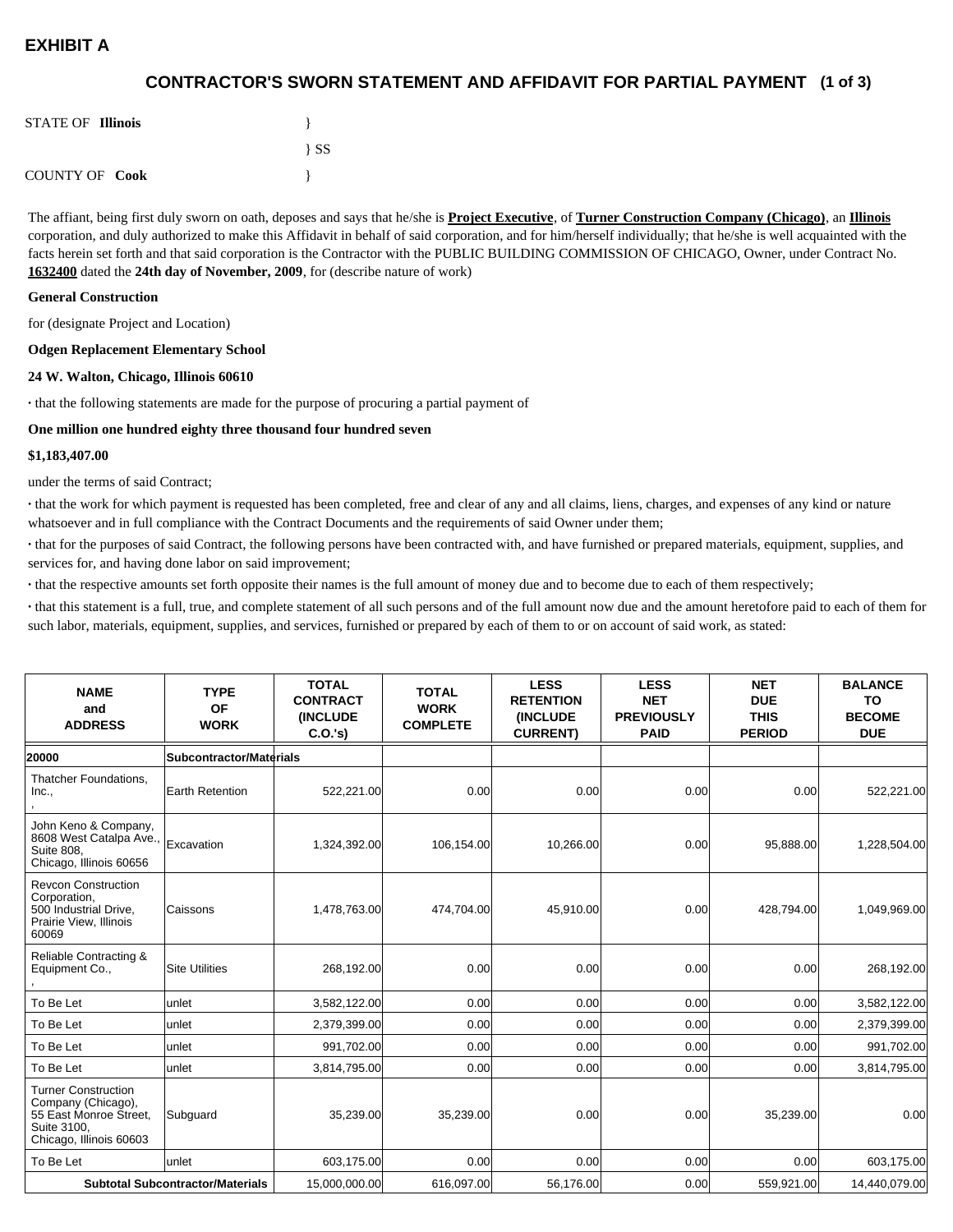# **EXHIBIT A**

### **(2 of 3) CONTRACTOR'S SWORN STATEMENT AND AFFIDAVIT FOR PARTIAL PAYMENT**

| <b>NAME</b><br>and<br><b>ADDRESS</b>                                                                                 | <b>TYPE</b><br>OF<br><b>WORK</b>                                                      | <b>TOTAL</b><br><b>CONTRACT</b><br>(INCLUDE<br>C.O.'s | <b>TOTAL</b><br><b>WORK</b><br><b>COMPLETE</b> | <b>LESS</b><br><b>RETENTION</b><br>(INCLUDE<br><b>CURRENT)</b> | <b>LESS</b><br><b>NET</b><br><b>PREVIOUSLY</b><br><b>PAID</b> | <b>NET</b><br><b>DUE</b><br><b>THIS</b><br><b>PERIOD</b> | <b>BALANCE</b><br>TO<br><b>BECOME</b><br><b>DUE</b> |
|----------------------------------------------------------------------------------------------------------------------|---------------------------------------------------------------------------------------|-------------------------------------------------------|------------------------------------------------|----------------------------------------------------------------|---------------------------------------------------------------|----------------------------------------------------------|-----------------------------------------------------|
| 80000                                                                                                                | General<br><b>Conditions and</b><br>Fees                                              |                                                       |                                                |                                                                |                                                               |                                                          |                                                     |
| Pinto Construction,<br>7225 W. 105th Street,<br>Palos Hills, Illinois 60465                                          | Site Logisitcs                                                                        | 261,135.00                                            | 142,940.00                                     | 13,872.00                                                      | 0.00                                                          | 129,068.00                                               | 132,067.00                                          |
| <b>Turner Construction</b><br>Company (Chicago),<br>55 East Monroe Street,<br>Suite 3100,<br>Chicago, Illinois 60603 | Not-To-Exceed<br>General<br>ConditionCM Fee<br>(2%)Fixed General<br><b>Conditions</b> | 1,395,827.00                                          | 532,418.00                                     | 0.00                                                           | 88,000.00                                                     | 444,418.00                                               | 863,409.00                                          |
| <b>Subtotal General Conditions and Fees</b>                                                                          |                                                                                       | 1,656,962.00                                          | 675,358.00                                     | 13,872.00                                                      | 88,000.00                                                     | 573,486.00                                               | 995,476.00                                          |
| 90000                                                                                                                | Preconstruction<br>Services                                                           |                                                       |                                                |                                                                |                                                               |                                                          |                                                     |
| <b>Turner Construction</b><br>Company (Chicago),<br>55 East Monroe Street,<br>Suite 3100,<br>Chicago, Illinois 60603 | Preconstruction<br>Services                                                           | 150,000.00                                            | 150,000.00                                     | 0.00                                                           | 100,000.00                                                    | 50,000.00                                                | 0.00                                                |
| <b>Subtotal Preconstruction Services</b>                                                                             |                                                                                       | 150,000.00                                            | 150,000.00                                     | 0.00                                                           | 100,000.00                                                    | 50,000.00                                                | 0.00                                                |